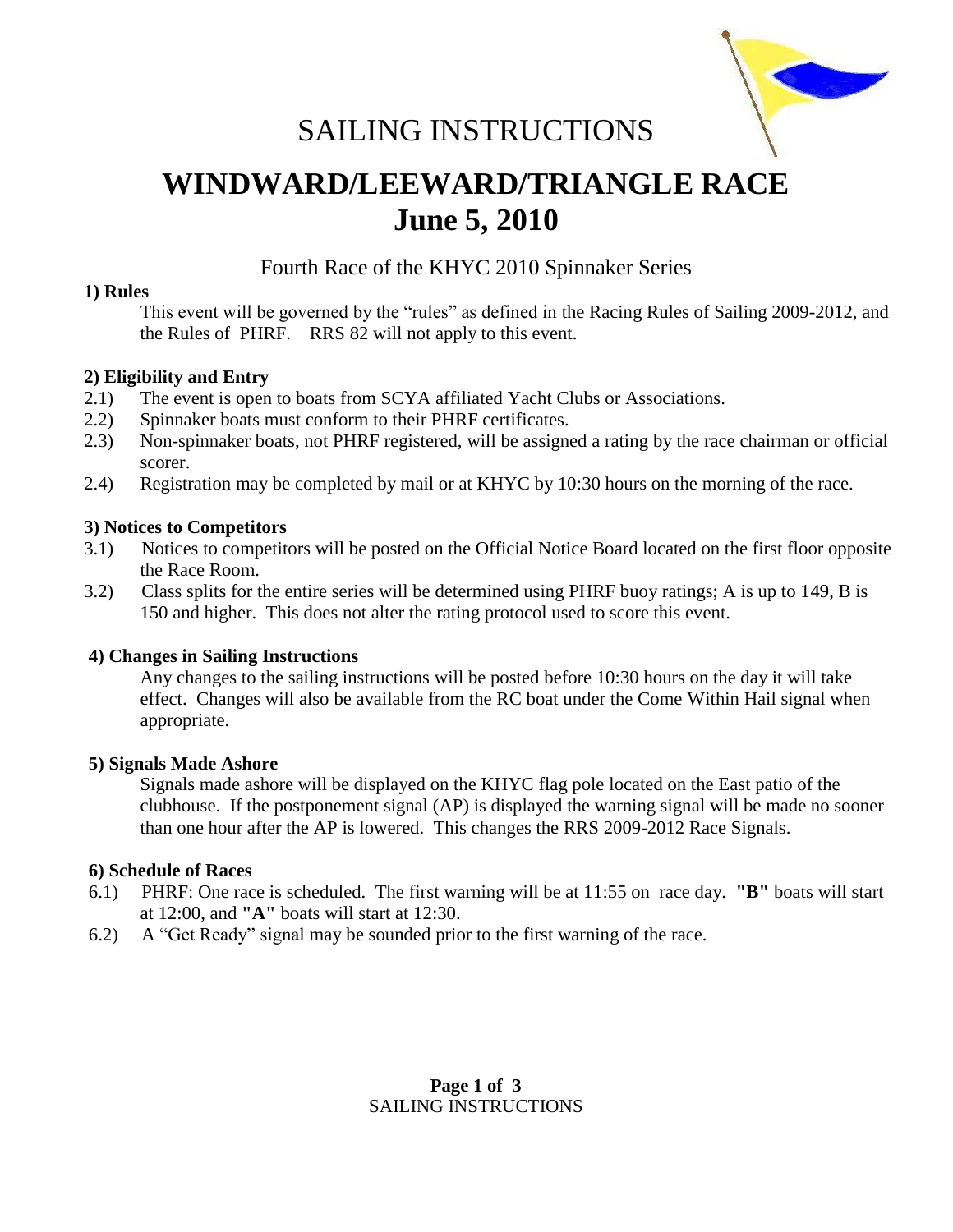# **WINDWARD LEEWARD TRIANGLE RACE**

## **7) Signals on the Race Committee Boat**

- 7.1) Starting signals will conform to rule 26 of the 2009-2012 Racing Rules of Sailing (RRS).
- 7.2) Non-Spinnaker, non-gennaker boats start in class per the Spinnaker boat class A/B splits.
- 7.3) Classes will start in the following order: Class Flag

| $\mu$ start in the rollowing order. | Crabb                      | 1 I L        |
|-------------------------------------|----------------------------|--------------|
|                                     | $B$ ---->                  | $\mathbf{E}$ |
|                                     | $A \rightarrow \mathbf{D}$ |              |

# **8) The Race Course**

- 8.1) The racing area will be in the vicinity of "S" Mark per 2010 KHYC Race Mark Guide.
- 8.2) The course for both classes:  $Start F T F T F Y T$  **Finish**. Official distance is 15.1 NM.

# **9) Marks**

 Marks are spar buoys or inflatable replacements in the approximate positions defined on 2010 KHYC Race Mark Guide.

# **10) The Start**

- 10.1) Races will be started using Rule 26 with individual classes starting using a five-minute sequence.
- 10.2) The starting line will be in the vicinity of "S" mark between a staff displaying an orange flag on the race committee boat and a staff with an orange flag floating to port from the race committee boat.
- 10.3) **Boats whose preparatory signal has not been made shall keep clear of the starting area and all boats whose preparatory signal has been made.**

# **11) Safety (Category and Crew)**

- 11.1) The race is a Category 4 event.
- 11.2) All boats must check in with the Race Committee on the water prior to the first class warning signal.
- 11.3) A boat retiring **must** notify the committee ASAP or before the last boat to finish (whichever is sooner). The RC monitors VHF Ch.78.

# **12) The Finish**

The finish line will be the same as the start line. The Start/Finish line will be restricted unless finishing.

# **13) Penalty System**

- 13.1) The 720-degree turn penalty is replaced with a 360-degree turn penalty, to include one tack and one jibe, modifying the rules 44.l & 44.2. Rule 44.3 shall not apply.
- 13.2) Boats that accept and execute the turn's penalty shall sign up to that effect on the form posted on the Official Notice Board after the days' racing and within the protest time limit.